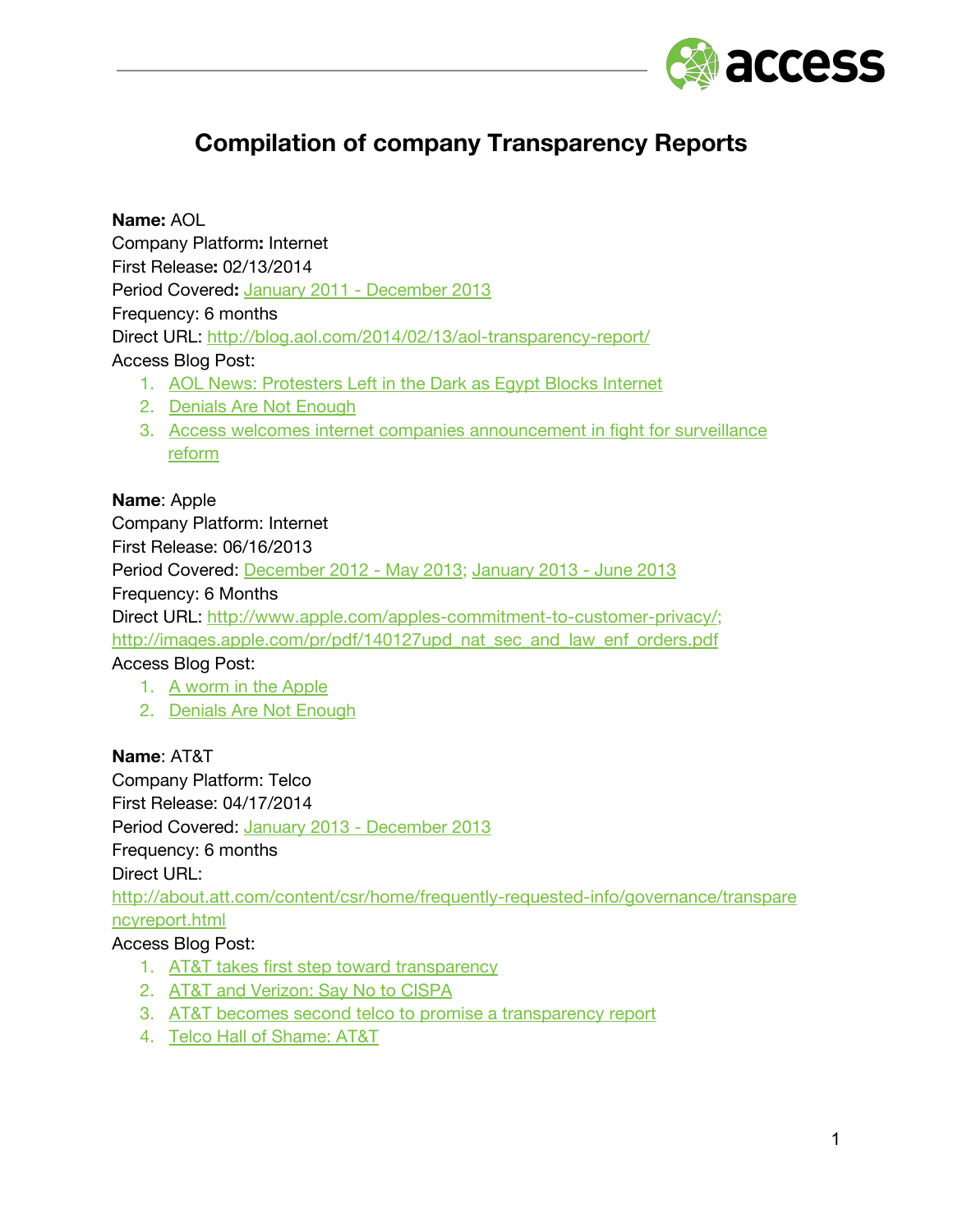

**Name**: Cloudflare Company Platform: Internet First Release: 02/27/2014 Period Covered: January 2013 - [December](https://www.google.com/url?q=https%3A%2F%2Fwww.cloudflare.com%2Ftransparency&sa=D&sntz=1&usg=AFQjCNEczp8DKsNC6VFNpCy6acAO-ma_bA) 2013 Frequency: 6 months Direct URL: [https://www.cloudflare.com/transparency](https://www.google.com/url?q=https%3A%2F%2Fwww.cloudflare.com%2Ftransparency&sa=D&sntz=1&usg=AFQjCNEczp8DKsNC6VFNpCy6acAO-ma_bA) Access Blog Post:

1. [CloudFlare](https://www.google.com/url?q=https%3A%2F%2Fwww.accessnow.org%2Fblog%2F2014%2F06%2F12%2Fpress-release-cloudflare-launches-project-galileo-to-protect-civil-society&sa=D&sntz=1&usg=AFQjCNFCCuhlN1O16xab350aFG9t2QhTAA) launches Project Galileo to protect civil society websites from attack

**Name**: Comcast Company Platform: Telco First Release: 03/20/2014 Period Covered: [January](http://www.google.com/url?q=http%3A%2F%2Fcorporate.comcast.com%2Fimages%2FComcast-Transparency-Report-March-2014-FINAL-FINAL.pdf&sa=D&sntz=1&usg=AFQjCNHxn7KTUyhuMWuu7TU7bGe-oRYzhA) 2013 - June 2013 Frequency: 6 months Direct URL: [http://corporate.comcast.com/images/Comcast-Transparency-Report-March-2014-FINAL](http://www.google.com/url?q=http%3A%2F%2Fcorporate.comcast.com%2Fimages%2FComcast-Transparency-Report-March-2014-FINAL-FINAL.pdf&sa=D&sntz=1&usg=AFQjCNHxn7KTUyhuMWuu7TU7bGe-oRYzhA) [-FINAL.pdf](http://www.google.com/url?q=http%3A%2F%2Fcorporate.comcast.com%2Fimages%2FComcast-Transparency-Report-March-2014-FINAL-FINAL.pdf&sa=D&sntz=1&usg=AFQjCNHxn7KTUyhuMWuu7TU7bGe-oRYzhA)

Access Blog Post:

- 1. Google to enable [end-to-end](https://www.google.com/url?q=https%3A%2F%2Fwww.accessnow.org%2Fblog%2F2014%2F06%2F03%2Fgoogle-to-enable-users-to-encrypt-all-emails&sa=D&sntz=1&usg=AFQjCNHczRloBMikKZSKqT-adstviqEA6A) encryption for user emails
- 2. U.S. District Court ruling on net neutrality sets [dangerous](https://www.google.com/url?q=https%3A%2F%2Fwww.accessnow.org%2Fblog%2F2014%2F01%2F15%2Fu.s.-district-court-ruling-on-net-neutrality-sets-dangerous-precedent&sa=D&sntz=1&usg=AFQjCNEelYucTr_8PVI0syg_6xyYusxhSQ) precedent

### **Name**: Credo

Company Platform: Telco First Release: 01/08/2014 Period Covered: January 2013 - [December](http://www.google.com/url?q=http%3A%2F%2Fwww.credomobile.com%2Ftransparency-2013&sa=D&sntz=1&usg=AFQjCNHHV40ZdmmBiph00me5vKp8YW-Iog) 2013; [January](http://www.google.com/url?q=http%3A%2F%2Fwww.credomobile.com%2Ftransparency&sa=D&sntz=1&usg=AFQjCNER89kkiJDGi19mps0ZwpcVCbGPOQ) 2014 - March 2014 Frequency: 3 months Direct URL: [http://www.credomobile.com/misc/transparency.aspx](http://www.google.com/url?q=http%3A%2F%2Fwww.credomobile.com%2Fmisc%2Ftransparency.aspx&sa=D&sntz=1&usg=AFQjCNFVm3RsRSH7hpJZ4Vjox6zgJ9Hsgg) Access Blog Post:

1. CREDO steals telcos' thunder with new [transparency](https://www.google.com/url?q=https%3A%2F%2Fwww.accessnow.org%2Fblog%2F2014%2F01%2F09%2Fcredo-steals-telcos-thunder-with-new-transparency-report&sa=D&sntz=1&usg=AFQjCNEg3c4mnS_LuTEftofkKKqJs7PM0w) report

## **Name**: Dropbox

Company Platform: Internet First Release: 05/2012 Period Covered: January 2012 - [December](https://www.google.com/url?q=https%3A%2F%2Fwww.dropbox.com%2Ftransparency&sa=D&sntz=1&usg=AFQjCNHIssqOkNXANtIswm5KvnOpEOGoZw) 2012; January 2013 - [December](https://www.google.com/url?q=https%3A%2F%2Fwww.dropbox.com%2Ftransparency&sa=D&sntz=1&usg=AFQjCNHIssqOkNXANtIswm5KvnOpEOGoZw) 2013 Frequency: Annually Direct URL: [https://www.dropbox.com/transparency](https://www.google.com/url?q=https%3A%2F%2Fwww.dropbox.com%2Ftransparency&sa=D&sntz=1&usg=AFQjCNHIssqOkNXANtIswm5KvnOpEOGoZw) Access Blog Post:

1. Towards A Less Risky [Dropbox](https://www.google.com/url?q=https%3A%2F%2Fwww.accessnow.org%2Fblog%2F2011%2F04%2F22%2Ftowards-a-less-risky-dropbox&sa=D&sntz=1&usg=AFQjCNF0mvqRUknKhOxexV8wmx6F4Qrrqg)

**Name**: Deutsche Telekom Company Platform: Telco First Release: 05/05/2014 Frequency: Annually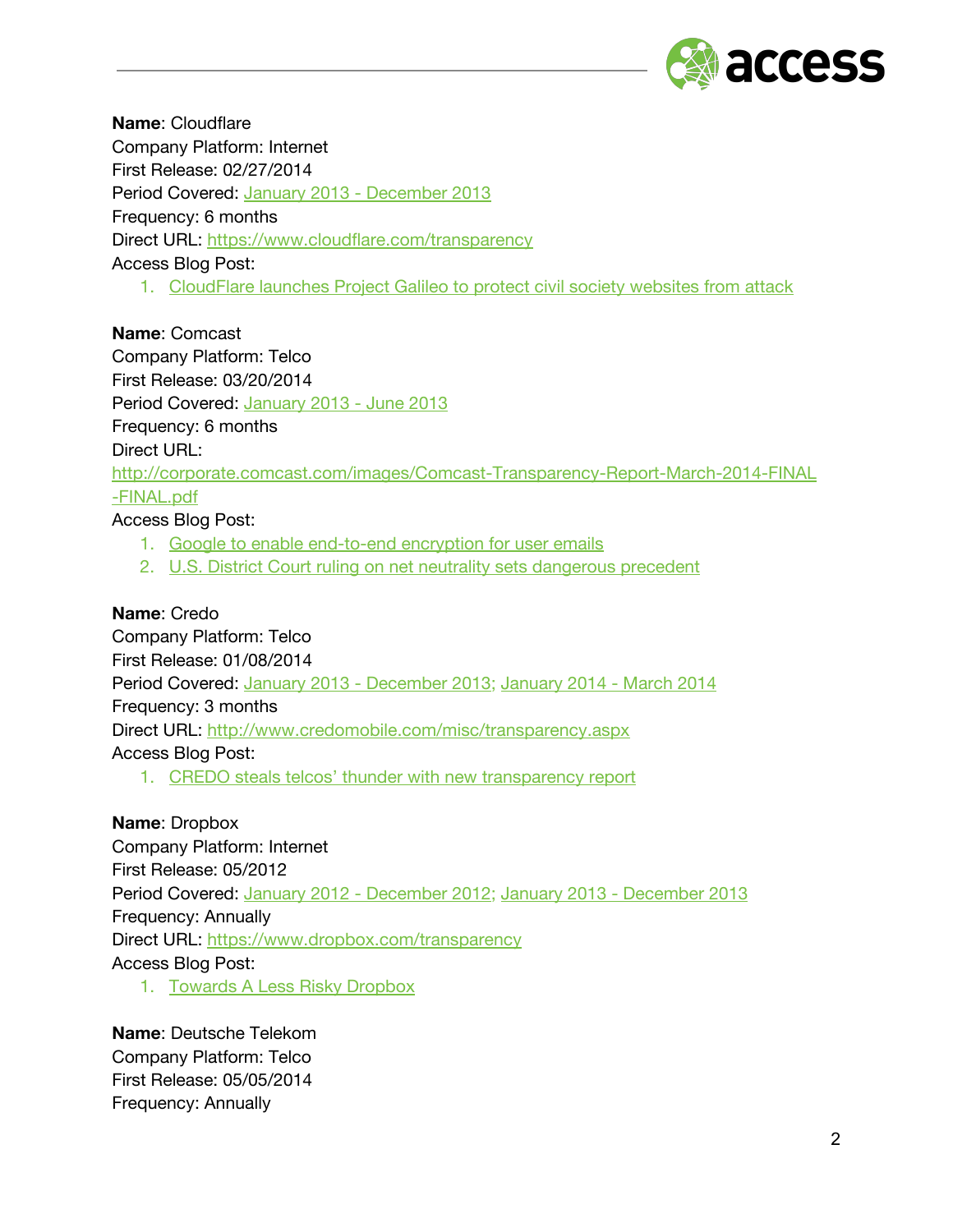

Direct URL: [http://www.telekom.com/sicherheitsbehoerden](http://www.google.com/url?q=http%3A%2F%2Fwww.telekom.com%2Fsicherheitsbehoerden&sa=D&sntz=1&usg=AFQjCNFxE4jrDrVmPRXQ_DosnM4lQt-RvA) Access Blog Post:

- 1. Access welcomes the first [transparency](https://www.google.com/url?q=https%3A%2F%2Fwww.accessnow.org%2Fblog%2F2014%2F05%2F09%2Faccess-welcomes-the-first-transparency-report-from-deutsche-telekom&sa=D&sntz=1&usg=AFQjCNFe59jpqv5Oh0UYx6oGWgk-QZkL1g) report from Deutsche Telekom
- 2. U.S. District Court ruling on net neutrality sets [dangerous](https://www.google.com/url?q=https%3A%2F%2Fwww.accessnow.org%2Fblog%2F2014%2F01%2F15%2Fu.s.-district-court-ruling-on-net-neutrality-sets-dangerous-precedent&sa=D&sntz=1&usg=AFQjCNEelYucTr_8PVI0syg_6xyYusxhSQ) precedent

### **Name:** Facebook

Company Platform: Internet First Release: 08/29/2013 Period Covered: July 2012 - [December](https://www.google.com/url?q=https%3A%2F%2Fnewsroom.fb.com%2Fnews%2F2013%2F06%2Ffacebook-releases-data-including-all-national-security-requests%2F&sa=D&sntz=1&usg=AFQjCNEtMIeVZNE_Tiajt7TMinMxD4QoHw) 2012; [January](https://www.google.com/url?q=https%3A%2F%2Fwww.facebook.com%2Fabout%2Fgovernment_requests&sa=D&sntz=1&usg=AFQjCNEenKTTuzt8iT6ylfxPscfbmO4gWA) 2013 - June 2013; July [2013](https://www.google.com/url?q=https%3A%2F%2Fgovtrequests.facebook.com%2F&sa=D&sntz=1&usg=AFQjCNFpB62Q3tTdx8ZVxmVZZq_D4uMAJg) - [December](https://www.google.com/url?q=https%3A%2F%2Fgovtrequests.facebook.com%2F&sa=D&sntz=1&usg=AFQjCNFpB62Q3tTdx8ZVxmVZZq_D4uMAJg) 2013 Frequency: 6 months Direct URL: [https://govtrequests.facebook.com/](https://www.google.com/url?q=https%3A%2F%2Fgovtrequests.facebook.com%2F&sa=D&sntz=1&usg=AFQjCNFpB62Q3tTdx8ZVxmVZZq_D4uMAJg) Access Blog Post: 1. Facebook releases statistics casting light on [government](https://www.google.com/url?q=https%3A%2F%2Fwww.accessnow.org%2Fblog%2F2013%2F08%2F27%2Ffacebook-releases-statistics-casting-light-government-requests-for-user-dat&sa=D&sntz=1&usg=AFQjCNFIrX4jnbv6cByWnYV4fIV0eT8J9A) requests for user data

**Name**: Google Company Platform: Internet First Release: 2009 Period Covered: January 2009 - [December](https://www.google.com/transparencyreport/userdatarequests/US/) 2013 Frequency: 6 months Direct URL: <http://www.google.com/transparencyreport/> Access Blog Post: 1. Google [transparency](https://www.google.com/url?q=https%3A%2F%2Fwww.accessnow.org%2Fblog%2F2012%2F12%2F06%2Fgoogle-transparency-report-sheds-light-on-internet-threats&sa=D&sntz=1&usg=AFQjCNGib83NUz9D4Lye9X25HplKRbJuoA) report sheds light on internet threats

**Name**: Internet Archive Company Platform: Internet First Release: N/A Period Covered: January 2013 - [December](http://www.google.com/url?q=http%3A%2F%2Farchive.org%2Fabout%2Ffaqs.php%23Law_Enforcement_Requests&sa=D&sntz=1&usg=AFQjCNE_GfKjs1sYEaoUynfew8GP_yLNHg) 2013 Frequency: N/A Direct URL: [http://archive.org/about/faqs.php#Law\\_Enforcement\\_Requests](http://www.google.com/url?q=http%3A%2F%2Farchive.org%2Fabout%2Ffaqs.php%23Law_Enforcement_Requests&sa=D&sntz=1&usg=AFQjCNE_GfKjs1sYEaoUynfew8GP_yLNHg)

**Name**: Lease Web Company Platform: Internet First Release: 04/11/2013 Period Covered: January 2012 - [December](http://www.google.com/url?q=http%3A%2F%2Fblog.leaseweb.com%2F2013%2F04%2F11%2Fleaseweb-first-hosting-provider-worldwide-to-launch-law-enforcement-transparency-report%2F&sa=D&sntz=1&usg=AFQjCNHTx58qROpoLl_R96Ak-g72sHVM7Q) 2012; [January](http://www.google.com/url?q=http%3A%2F%2Fblog.leaseweb.com%2F2013%2F08%2F28%2Flaw-enforcement-transparency-q1q2-2013%2F&sa=D&sntz=1&usg=AFQjCNG68NQmnusMHs7w5AyUSK19znDNrw) 2013 - June 2013; July [2013](http://www.google.com/url?q=http%3A%2F%2Fblog.leaseweb.com%2F2014%2F02%2F25%2Flaw-enforcement-transparency-report-2014-july-1-december-31%2F&sa=D&sntz=1&usg=AFQjCNHXPtkf4dOIvb2Micwapa1YPzpCYA) - [December](http://www.google.com/url?q=http%3A%2F%2Fblog.leaseweb.com%2F2014%2F02%2F25%2Flaw-enforcement-transparency-report-2014-july-1-december-31%2F&sa=D&sntz=1&usg=AFQjCNHXPtkf4dOIvb2Micwapa1YPzpCYA) 2013 Frequency: 6 months Direct URL: [http://blog.leaseweb.com/2014/02/25/law-enforcement-transparency-report-2014-july-1-d](http://www.google.com/url?q=http%3A%2F%2Fblog.leaseweb.com%2F2014%2F02%2F25%2Flaw-enforcement-transparency-report-2014-july-1-december-31%2F&sa=D&sntz=1&usg=AFQjCNHXPtkf4dOIvb2Micwapa1YPzpCYA) [ecember-31/](http://www.google.com/url?q=http%3A%2F%2Fblog.leaseweb.com%2F2014%2F02%2F25%2Flaw-enforcement-transparency-report-2014-july-1-december-31%2F&sa=D&sntz=1&usg=AFQjCNHXPtkf4dOIvb2Micwapa1YPzpCYA)

Access Blog Post:

1. Leaseweb releases first [transparency](https://www.google.com/url?q=https%3A%2F%2Fwww.accessnow.org%2Fblog%2F2013%2F04%2F12%2Fleaseweb-releases-first-transparency-report&sa=D&sntz=1&usg=AFQjCNFRXpVfQ0jyqxg7QJXTPyC2uPb0OA) report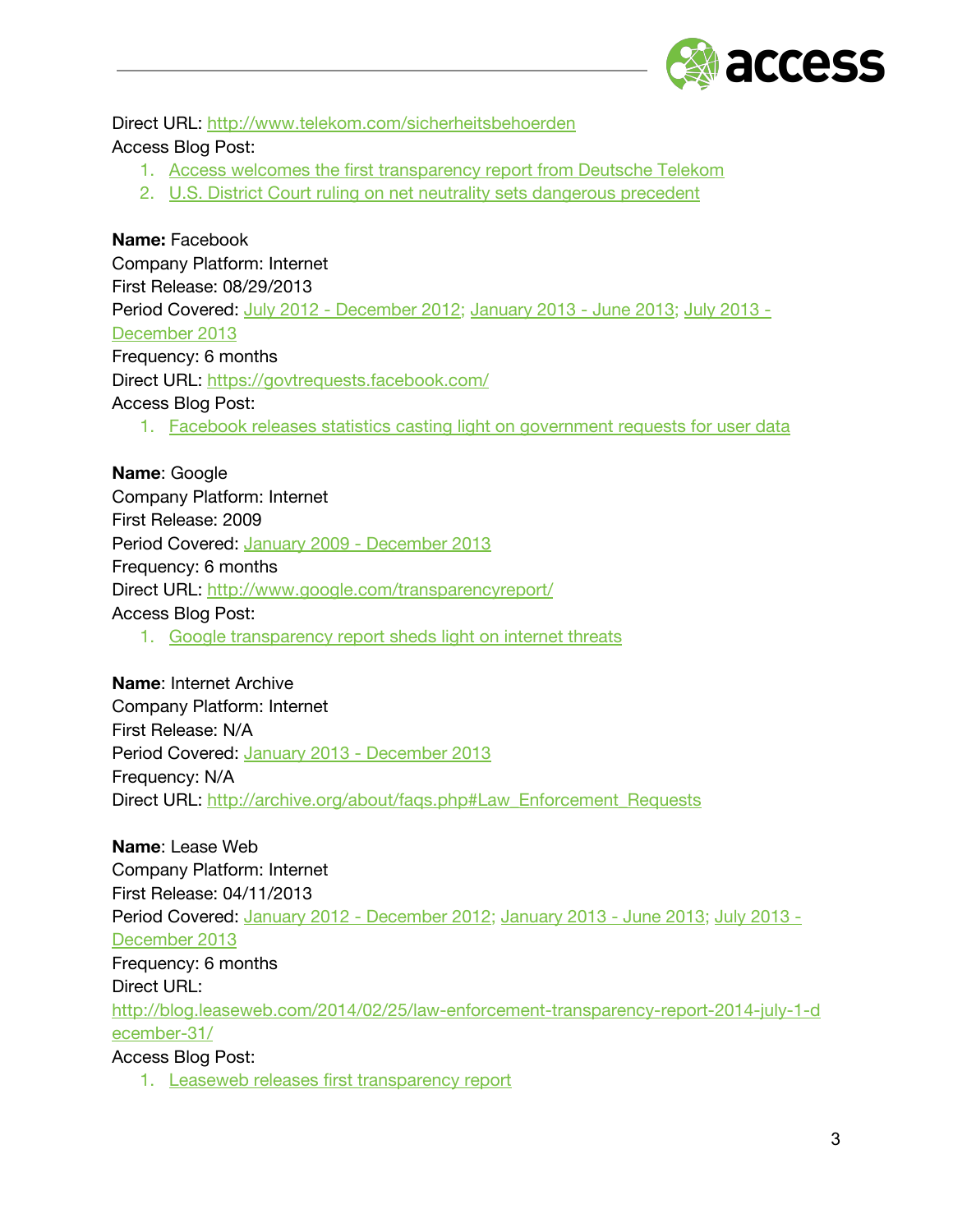

**Name**: LinkedIn Company Platform: Internet First Release: 01/27/2014 Period Covered: July 2011 - [December](https://www.google.com/url?q=https%3A%2F%2Fwww.linkedin.com%2Flegal%2Ftransparency&sa=D&sntz=1&usg=AFQjCNESgemYfV5KvncUg4juNdr6UIEKeg) 2013 Frequency: 6 months Direct URL: [https://www.linkedin.com/legal/transparency](https://www.google.com/url?q=https%3A%2F%2Fwww.linkedin.com%2Flegal%2Ftransparency&sa=D&sntz=1&usg=AFQjCNESgemYfV5KvncUg4juNdr6UIEKeg)

**Name**: Mapbox Company Platform: Internet First Release: 06/26/2013 Period Covered: January 2013 - [December](https://www.google.com/url?q=https%3A%2F%2Fwww.mapbox.com%2Fblog%2Fmapbox-transparency-report%2F&sa=D&sntz=1&usg=AFQjCNEzwAwtBHhy7N-WDfSWNkNEMLDIcA) 2013 Frequency: N/A Direct URL: [https://www.mapbox.com/blog/mapbox-transparency-report/](https://www.google.com/url?q=https%3A%2F%2Fwww.mapbox.com%2Fblog%2Fmapbox-transparency-report%2F&sa=D&sntz=1&usg=AFQjCNEzwAwtBHhy7N-WDfSWNkNEMLDIcA)

**Name**: Microsoft Company Platform: Internet First Release: 03/21/2013 Period Covered: July 2012 - [December](http://www.google.com/url?q=http%3A%2F%2Fblogs.technet.com%2Fb%2Fmicrosoft_on_the_issues%2Farchive%2F2013%2F06%2F14%2Fmicrosoft-s-u-s-law-enforcement-and-national-security-requests-for-last-half-of-2012.aspx&sa=D&sntz=1&usg=AFQjCNGhxIVL_SGip4k6w35I8-7YVpzlZA) 2012; [January](https://www.google.com/url?q=https%3A%2F%2Fwww.microsoft.com%2Fabout%2Fcorporatecitizenship%2Fen-us%2Freporting%2Ftransparency%2F&sa=D&sntz=1&usg=AFQjCNHYELiVQk8QNXnC6mVzUF4MTXPgeA) 2013 - June 2013; July [2013](https://www.google.com/url?q=https%3A%2F%2Fwww.microsoft.com%2Fabout%2Fcorporatecitizenship%2Fen-us%2Freporting%2Ftransparency%2F&sa=D&sntz=1&usg=AFQjCNHYELiVQk8QNXnC6mVzUF4MTXPgeA) - [December](https://www.google.com/url?q=https%3A%2F%2Fwww.microsoft.com%2Fabout%2Fcorporatecitizenship%2Fen-us%2Freporting%2Ftransparency%2F&sa=D&sntz=1&usg=AFQjCNHYELiVQk8QNXnC6mVzUF4MTXPgeA) 2013 Frequency: 6 months Direct URL: [https://www.microsoft.com/about/corporatecitizenship/en-us/reporting/transparency/](https://www.google.com/url?q=https%3A%2F%2Fwww.microsoft.com%2Fabout%2Fcorporatecitizenship%2Fen-us%2Freporting%2Ftransparency%2F&sa=D&sntz=1&usg=AFQjCNHYELiVQk8QNXnC6mVzUF4MTXPgeA) Access Blog Post: 1. What the Microsoft [transparency](https://www.google.com/url?q=https%3A%2F%2Fwww.accessnow.org%2Fblog%2F2013%2F04%2F03%2Fwhat-the-microsoft-transparency-report-does-and-does-not-tell-us-about-skyp&sa=D&sntz=1&usg=AFQjCNGrYdW6jubSfYQ3dyLGQpub7ExGfw) report does—and does not—tell us about Skype

**Name**: Pinterest Company Platform: Internet First Release: 03/10/2014 Period Covered: July 2013 - [December](https://www.google.com/url?q=https%3A%2F%2Fhelp.pinterest.com%2Fen%2Farticles%2Ftransparency-report-archive&sa=D&sntz=1&usg=AFQjCNEjxLZYc4UkRk8eUn-a_ssMt54nkQ) 2013 Frequency: 6 months Direct URL: [https://help.pinterest.com/en/articles/transparency-report-archive](https://www.google.com/url?q=https%3A%2F%2Fhelp.pinterest.com%2Fen%2Farticles%2Ftransparency-report-archive&sa=D&sntz=1&usg=AFQjCNEjxLZYc4UkRk8eUn-a_ssMt54nkQ)

**Name**: Posteo Company Platform: Internet First Release: 05/05/2014 Period Covered: January 2013 - [December](https://www.google.com/url?q=https%3A%2F%2Fposteo.de%2Fsite%2Ftransparenzbericht_2013&sa=D&sntz=1&usg=AFQjCNH_Tp_uhiN_5TXcPj3zk2mhXZs8XQ) 2013 Frequency: Annually Direct URL: [https://posteo.de/site/transparenzbericht\\_2013](https://www.google.com/url?q=https%3A%2F%2Fposteo.de%2Fsite%2Ftransparenzbericht_2013&sa=D&sntz=1&usg=AFQjCNH_Tp_uhiN_5TXcPj3zk2mhXZs8XQ)

**Name**: Rogers Communications Company Platform: Telco First Release: 06/05/2014 Period Covered: January 2013 - [December](http://www.google.com/url?q=http%3A%2F%2Fwww.rogers.com%2Fcms%2Fimages%2Fen%2FS35635%2520Rogers-2013-Transparency-Report-EN.pdf&sa=D&sntz=1&usg=AFQjCNE5c4h9492yuVTs9qk0-0cjrgi5pg) 2013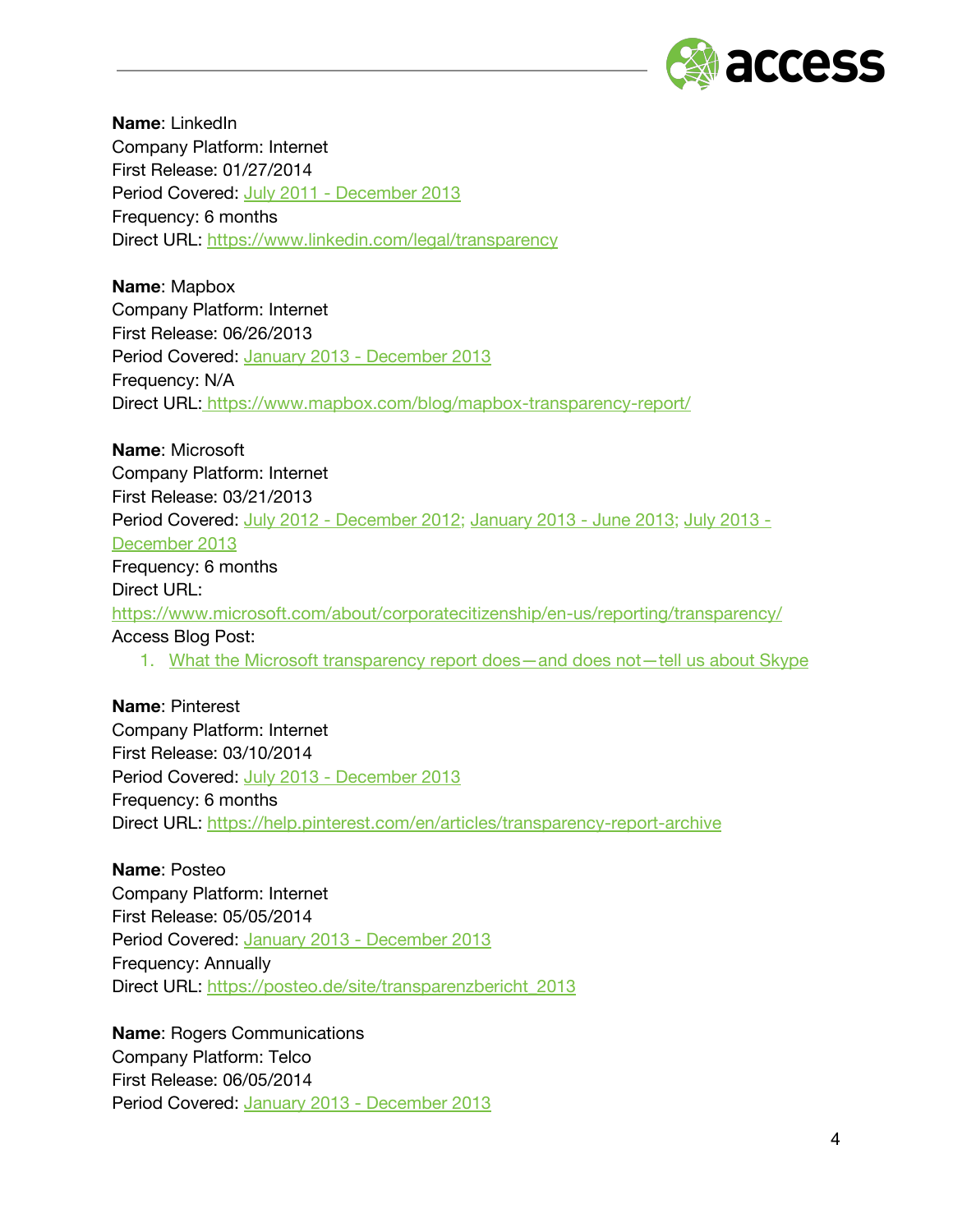

Frequency: N/A Direct URL: [http://www.rogers.com/cms/images/en/S35635%20Rogers-2013-Transparency-Report-E](http://www.google.com/url?q=http%3A%2F%2Fwww.rogers.com%2Fcms%2Fimages%2Fen%2FS35635%2520Rogers-2013-Transparency-Report-EN.pdf&sa=D&sntz=1&usg=AFQjCNE5c4h9492yuVTs9qk0-0cjrgi5pg) [N.pdf](http://www.google.com/url?q=http%3A%2F%2Fwww.rogers.com%2Fcms%2Fimages%2Fen%2FS35635%2520Rogers-2013-Transparency-Report-EN.pdf&sa=D&sntz=1&usg=AFQjCNE5c4h9492yuVTs9qk0-0cjrgi5pg)

**Name**: Silent Circle Company Platform: Internet First Release: 11/15/2013 Period Covered: [N/A](https://www.google.com/url?q=https%3A%2F%2Fblog.silentcircle.com%2Four-transparency-report%2F&sa=D&sntz=1&usg=AFQjCNEbaMmclChwT67u6A9n2mIremb42A) Frequency: 3 months Direct URL: [https://silentcircle.com/web/transparency-03-2014/](https://www.google.com/url?q=https%3A%2F%2Fsilentcircle.com%2Fweb%2Ftransparency-03-2014%2F&sa=D&sntz=1&usg=AFQjCNHFPN8WuRZLvK67VEycSuFe5ubQ7g)

**Name**: Sonic.net Company Platform: Telco First Release: 04/13/2012 Period Covered: January 2011 - [December](https://www.google.com/url?q=https%3A%2F%2Fcorp.sonic.net%2Fceo%2F2013%2F05%2F24%2F2012-transparency-report%2F&sa=D&sntz=1&usg=AFQjCNEZvXa_ffmMBCfORbPhWQpqHk_18w) 2011; [January](https://www.google.com/url?q=https%3A%2F%2Fcorp.sonic.net%2Fceo%2F2014%2F04%2F28%2F2013-transparency-report%2F&sa=D&sntz=1&usg=AFQjCNEv4KafI-WsemB-bIa6FzbF4UXk8Q) 2012 - December 2012; January 2013 - [December](https://www.google.com/url?q=https%3A%2F%2Fcorp.sonic.net%2Fceo%2F2014%2F04%2F28%2F2013-transparency-report%2F&sa=D&sntz=1&usg=AFQjCNEv4KafI-WsemB-bIa6FzbF4UXk8Q) 2013 Frequency: Annually Direct URL: [https://corp.sonic.net/ceo/2014/04/28/2013-transparency-report/](https://www.google.com/url?q=https%3A%2F%2Fcorp.sonic.net%2Fceo%2F2014%2F04%2F28%2F2013-transparency-report%2F&sa=D&sntz=1&usg=AFQjCNEv4KafI-WsemB-bIa6FzbF4UXk8Q)

**Name**: SpiderOak Company Platform: Internet First Release: 05/17/2012 Period Covered: [N/A;](https://www.google.com/url?q=https%3A%2F%2Fblog.spideroak.com%2F20120507010958-increasing-transparency-alongside-privacy&sa=D&sntz=1&usg=AFQjCNFpbGhsyjhGTgSxuPceUgjidh44Dg) April 2012 - April [2013](https://www.google.com/url?q=https%3A%2F%2Fblog.spideroak.com%2F20130404171036-increasing-transparency-alongside-privacy-2013-report&sa=D&sntz=1&usg=AFQjCNEq6ZeGLc1cwrW7JTU_1xWVIj0Ilg) Frequency: Annually Direct URL: [https://blog.spideroak.com/20130404171036-increasing-transparency-alongside-privacy-2](https://www.google.com/url?q=https%3A%2F%2Fblog.spideroak.com%2F20130404171036-increasing-transparency-alongside-privacy-2013-report&sa=D&sntz=1&usg=AFQjCNEq6ZeGLc1cwrW7JTU_1xWVIj0Ilg) [013-report](https://www.google.com/url?q=https%3A%2F%2Fblog.spideroak.com%2F20130404171036-increasing-transparency-alongside-privacy-2013-report&sa=D&sntz=1&usg=AFQjCNEq6ZeGLc1cwrW7JTU_1xWVIj0Ilg)

**Name**: TekSavvy Company Platform: Internet First Release: 06/04/2014 Period Covered: January 2012 - [December](http://www.google.com/url?q=http%3A%2F%2Fteksavvy.com%2FMedia%2FDefault%2FCitizen%2520Lab%2FTekSavvy%2520to%2520Citizenlab%2520-%25202014-06-04.pdf&sa=D&sntz=1&usg=AFQjCNE6VRyQ8IytRPE25qt_7Eg467A5_w) 2013 Frequency: N/A Direct URL: [http://teksavvy.com/Media/Default/Citizen%20Lab/TekSavvy%20to%20Citizenlab%20-](http://www.google.com/url?q=http%3A%2F%2Fteksavvy.com%2FMedia%2FDefault%2FCitizen%2520Lab%2FTekSavvy%2520to%2520Citizenlab%2520-%25202014-06-04.pdf&sa=D&sntz=1&usg=AFQjCNE6VRyQ8IytRPE25qt_7Eg467A5_w) [%202014-06-04.pdf](http://www.google.com/url?q=http%3A%2F%2Fteksavvy.com%2FMedia%2FDefault%2FCitizen%2520Lab%2FTekSavvy%2520to%2520Citizenlab%2520-%25202014-06-04.pdf&sa=D&sntz=1&usg=AFQjCNE6VRyQ8IytRPE25qt_7Eg467A5_w)

**Name**: Telstra Company Platform: Telco First Release: 03/07/2014 Period Covered: July 2013 - [December](http://www.google.com/url?q=http%3A%2F%2Fexchange.telstra.com.au%2Fwp-content%2Fuploads%2F2014%2F03%2FTransparency-Report_2014.pdf&sa=D&sntz=1&usg=AFQjCNGvBi0zMNqflE15HSe5EX0DqcwvlA) 2013 Frequency: Annually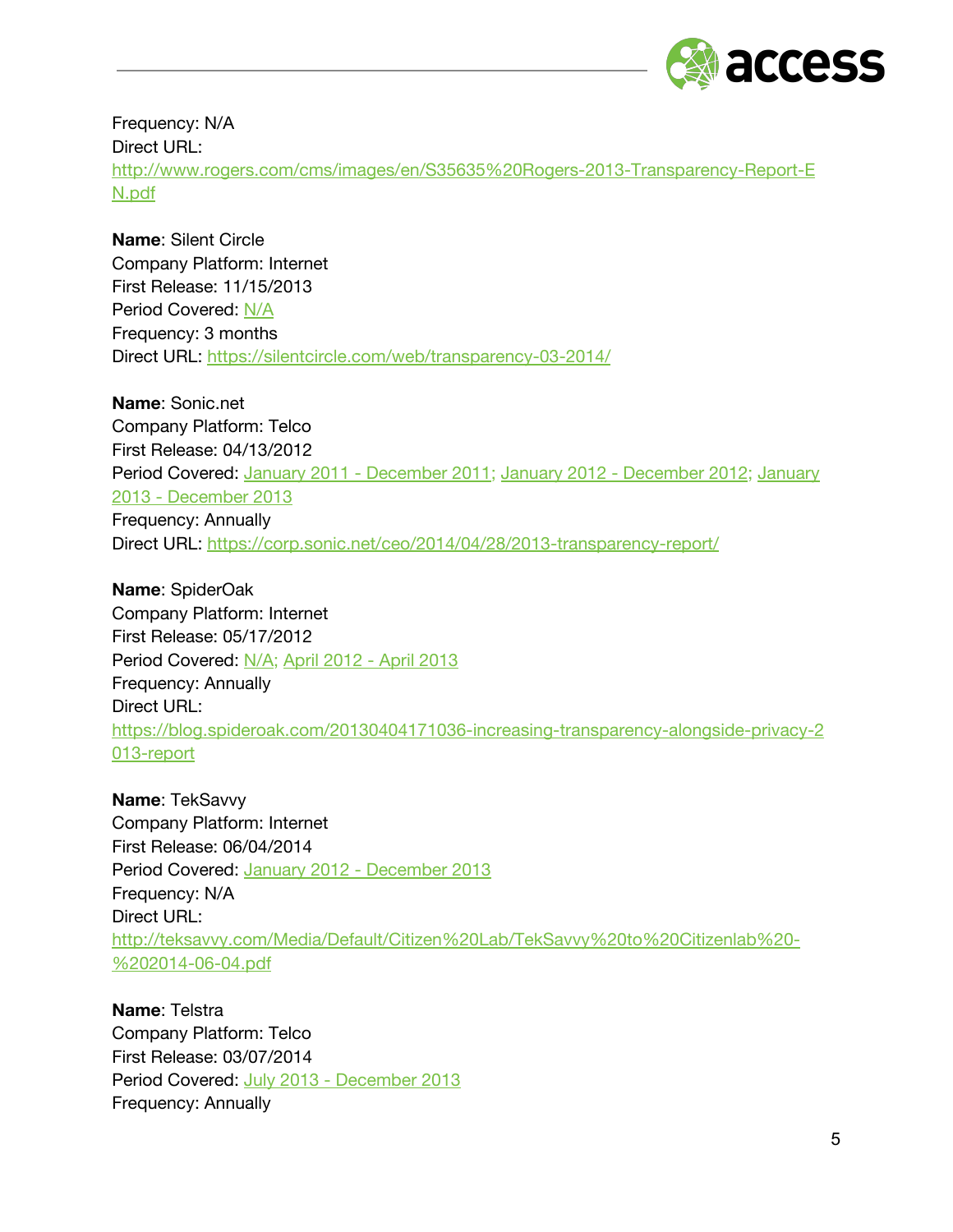

#### Direct URL:

[http://exchange.telstra.com.au/wp-content/uploads/2014/03/Transparency-Report\\_2014.](http://www.google.com/url?q=http%3A%2F%2Fexchange.telstra.com.au%2Fwp-content%2Fuploads%2F2014%2F03%2FTransparency-Report_2014.pdf&sa=D&sntz=1&usg=AFQjCNGvBi0zMNqflE15HSe5EX0DqcwvlA) [pdf](http://www.google.com/url?q=http%3A%2F%2Fexchange.telstra.com.au%2Fwp-content%2Fuploads%2F2014%2F03%2FTransparency-Report_2014.pdf&sa=D&sntz=1&usg=AFQjCNGvBi0zMNqflE15HSe5EX0DqcwvlA)

### Access Blog Post:

1. Australian Telco Telstra Releases First [Transparency](https://www.google.com/url?q=https%3A%2F%2Fwww.accessnow.org%2Fblog%2F2014%2F04%2F16%2Faustralian-telco-telstra-releases-first-transparency-report&sa=D&sntz=1&usg=AFQjCNEgLpLN1or2LaulVUPPkOC30OvLWg) Report

#### **Name**: Time Warner Cable

Company Platform: Telco First Release: 03/21/2014 Period Covered: January 2013 - [December](http://www.google.com/url?q=http%3A%2F%2Fhelp.twcable.com%2Fprivacy-safety.html&sa=D&sntz=1&usg=AFQjCNHE2--2NqVVLgwCoYkNm5ZRWtA4sQ) 2013 Frequency: 6 months Direct URL: [http://help.twcable.com/privacy-safety.html](http://www.google.com/url?q=http%3A%2F%2Fhelp.twcable.com%2Fprivacy-safety.html&sa=D&sntz=1&usg=AFQjCNHE2--2NqVVLgwCoYkNm5ZRWtA4sQ)

#### **Name**: Tumblr

Company Platform: Internet First Release: 02/03/2014 Period Covered: January 2013 - [December](http://www.google.com/url?q=http%3A%2F%2Ftransparency.tumblr.com%2F&sa=D&sntz=1&usg=AFQjCNH0vqE30GKIl9lsD2CBpkcWXMgXPw) 2013 Frequency: Annually Direct URL: [http://transparency.tumblr.com/](http://www.google.com/url?q=http%3A%2F%2Ftransparency.tumblr.com%2F&sa=D&sntz=1&usg=AFQjCNH0vqE30GKIl9lsD2CBpkcWXMgXPw)

**Name**: Twitter

Company Platform: Internet First Release: 07/02/2012 Period Covered: [January](https://www.google.com/url?q=https%3A%2F%2Ftransparency.twitter.com%2Finformation-requests%2F2012%2Fjan-jun&sa=D&sntz=1&usg=AFQjCNFiXz47NuoDO0j-2OMkpuvHp6GokQ) 2012 - June 2012; July 2012 - [December](https://www.google.com/url?q=https%3A%2F%2Ftransparency.twitter.com%2Finformation-requests%2F2012%2Fjul-dec&sa=D&sntz=1&usg=AFQjCNFbZ6YmbB3xlMANtQbLyoUIwyU99g) 2012; [January](https://www.google.com/url?q=https%3A%2F%2Ftransparency.twitter.com%2Finformation-requests%2F2013%2Fjan-jun&sa=D&sntz=1&usg=AFQjCNH2u-3o_Hk28SKxP6X-O0fZyYs7Xg) 2013 - June [2013](https://www.google.com/url?q=https%3A%2F%2Ftransparency.twitter.com%2Finformation-requests%2F2013%2Fjan-jun&sa=D&sntz=1&usg=AFQjCNH2u-3o_Hk28SKxP6X-O0fZyYs7Xg) July 2013 - [December](https://www.google.com/url?q=https%3A%2F%2Ftransparency.twitter.com%2Finformation-requests%2F2013%2Fjul-dec&sa=D&sntz=1&usg=AFQjCNEPFGDgdi0xl1_GTlM2nzAZ9c8o9g) 2013 Frequency: 6 months Direct URL: [https://transparency.twitter.com/](https://www.google.com/url?q=https%3A%2F%2Ftransparency.twitter.com%2F&sa=D&sntz=1&usg=AFQjCNGf1eJb4I3QEatuFs5fHNe9xNuXwA) Access Blog Post:

1. Google [transparency](https://www.google.com/url?q=https%3A%2F%2Fwww.accessnow.org%2Fblog%2F2012%2F12%2F06%2Fgoogle-transparency-report-sheds-light-on-internet-threats&sa=D&sntz=1&usg=AFQjCNGib83NUz9D4Lye9X25HplKRbJuoA) report sheds light on internet threats

**Name**: Verizon Company Platform: Telco First Release: 01/22/2014 Period Covered: January 2013 - [December](http://www.google.com/url?q=http%3A%2F%2Fpublicpolicy.verizon.com%2Fblog%2Fentry%2Fverizon-releases-first-transparency-report&sa=D&sntz=1&usg=AFQjCNHFo28XBtb_iVlPfzFSAuvnvycFjQ) 2013; [January](http://www.google.com/url?q=http%3A%2F%2Ftransparency.verizon.com%2F&sa=D&sntz=1&usg=AFQjCNFw9MlHZ1uhvuh3nG1cOX6OhpnM2Q) 2014 - June 2014 Frequency: Annually Direct URL: [http://transparency.verizon.com/](http://www.google.com/url?q=http%3A%2F%2Ftransparency.verizon.com%2F&sa=D&sntz=1&usg=AFQjCNFw9MlHZ1uhvuh3nG1cOX6OhpnM2Q) Access Blog Post:

- 1. Verizon [transparency](https://www.google.com/url?q=https%3A%2F%2Fwww.accessnow.org%2Fblog%2F2014%2F07%2F08%2Fverizon-transparency-report-backs-sectors-call-for-greater-disclosures&sa=D&sntz=1&usg=AFQjCNFfPQvODHIC__kBWISfimM5p1q9Mg) report backs sector's call for greater disclosures
- 2. AT&T and [Verizon:](https://www.google.com/url?q=https%3A%2F%2Fwww.accessnow.org%2Fpage%2Fs%2Fat-t-and-verizon-say-no-to-cispa&sa=D&sntz=1&usg=AFQjCNEJKmbr5hdUjg93Hfk9xAiedJByiQ) Say No to CISPA